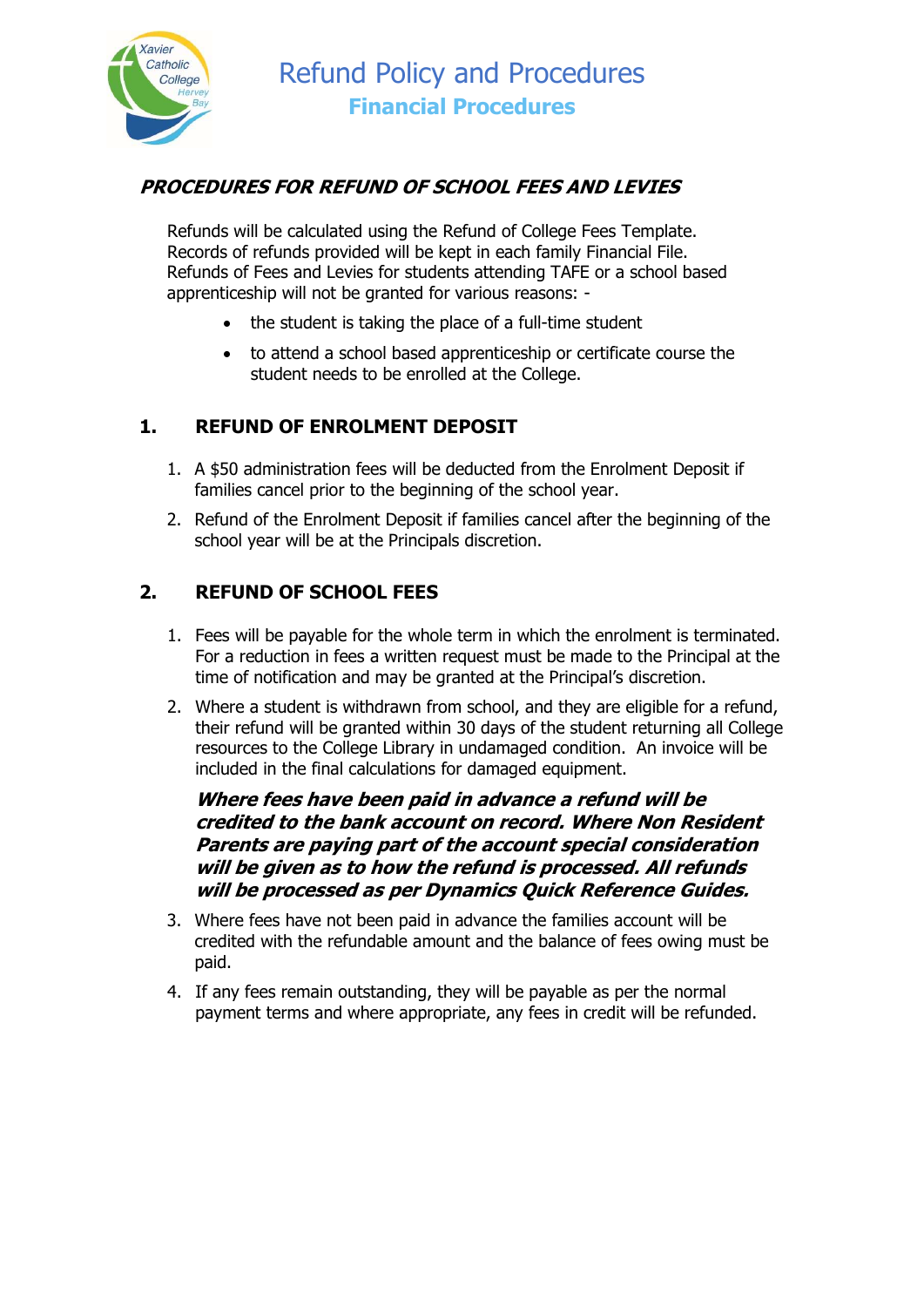### 3. REFUND OF SUBJECT LEVIES

- 1. Subject levies will be refunded from the date the College is advised that the student has been withdrawn from school.
- 2. The table below indicates how pro-rata refunds will be calculated for subject levies. Please note for subject levies under \$20 refunds will only be provided upon request.

| <b>PRO-RATA REFUND OF SUBJECT LEVIES</b>              |                      |                     |                    |  |  |  |  |
|-------------------------------------------------------|----------------------|---------------------|--------------------|--|--|--|--|
| Date advised<br>student is leaving                    | Before 30 April      | Before 30<br>August | After 30<br>August |  |  |  |  |
| Amount of levies<br>paid in advance to<br>be refunded | Two Thirds<br>Levies | One third<br>Levies | No refund          |  |  |  |  |

- 3. Where a student is withdrawn from school, and they are eligible for a refund, their refund will be granted within 30 days of the student leaving provided all textbooks have been returned to the College Library.
- 4. Where fees have been paid in advance a refund will be processed to the parent's nominated bank account by online transfer.
- 5. When levies have not been paid in advance a family's account will be credited with the refundable amount and the balance of levies owing must be paid.

# 4. REFUND OF SUBJECT LEVIES DUE TO A CHANGE OF SUBJECT

- 1. The amount of refund for the subject a student is changing from will be accessed on an individual basis in consultation with Subject Teacher, Business Manager and/or Financial Secretary and the table above.
- 2. Consideration will be given to the amount of levy, which has been utilised by the student in that subject up till date a change of subject was approved.

#### Examples

- Materials used
- Subject competitions
- Subject Workbooks issued
- Excursions budgeted for in levies
- Photocopying issued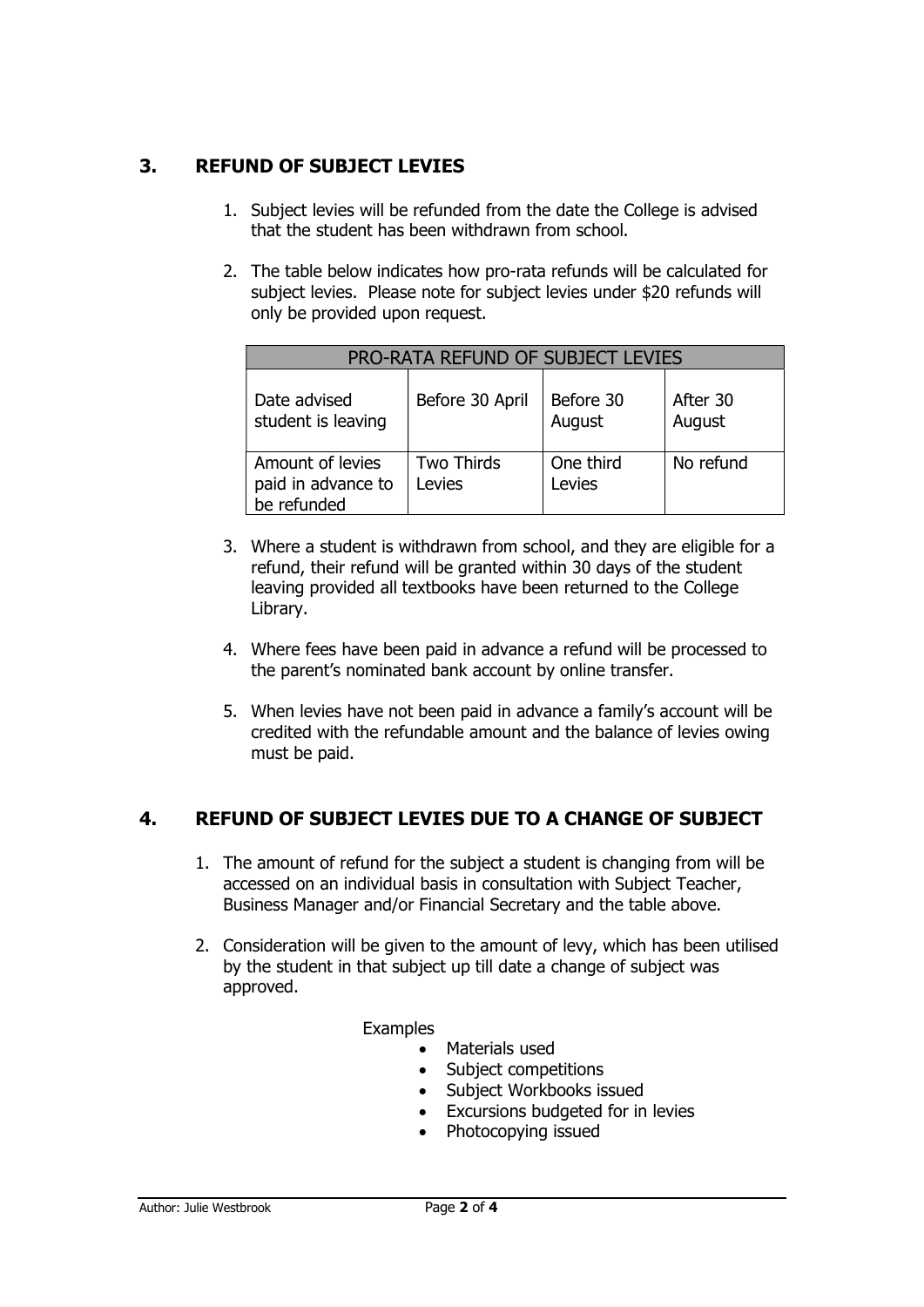- 3. The amount charged for the subject the student is changing to will be accessed on an individual basis in consultation with the Subject Teacher, Business Manager and/or Financial Secretary and the table above.
- 4. Consideration will be given to the amount of the levy, which is to be utilised by the student in that subject from the date a change of subject was approved.

#### Examples

- Materials to be used
- Subject competitions
- Subject Workbooks to be issued
- Excursions/Camps budgeted for in levies
- Photocopying to be issued

### 5. REFUND OF P & F AND TECHNOLOGY LEVY

- 1. The P & F Levy is charged in Term One for the entire year.
- 2. The P & F Levy will be refunded on a per term basis as per the table below.

| <b>REFUND OF P &amp; F AND TECHNOLOGY LEVY</b> |     |  |       |     |  |  |
|------------------------------------------------|-----|--|-------|-----|--|--|
| Term in which student<br>leaves                |     |  |       |     |  |  |
| Amount of refund                               | 314 |  | 1 / 4 | Nil |  |  |

### 6. REFUND OF BUILDING FUND LEVY

- 1. The Building Fund Levy is charged each term.
- 2. There will be no partial refunds of the Building Fund Levy.

# 7. REFUND OF VET SERVICES FEES

Refunds will be given on a pro rata basis for consumable costs where students leave before the completion of the VET service.

#### 8. REFUND OF INSTRUMENTAL MUSIC, VOICE LESSONS and CHOIR **LEVY**

- 1. No refunds are given for Instrumental Music or Voice Lessons missed by students. Instrumental Music/Vocal teachers will make up for lessons missed due to Public Holidays or other College activities.
- 2. Due to staffing of Instrumental Music, Vocal Program and Choir no part term refunds will be made, therefore parents need to make a Term Commitment when enrolling their child in the above Programs. An Instrumental Music/Vocal Cancellation Notice needs to be completed and forwarded to the office so records can be amended and subsequent terms will not be charged.